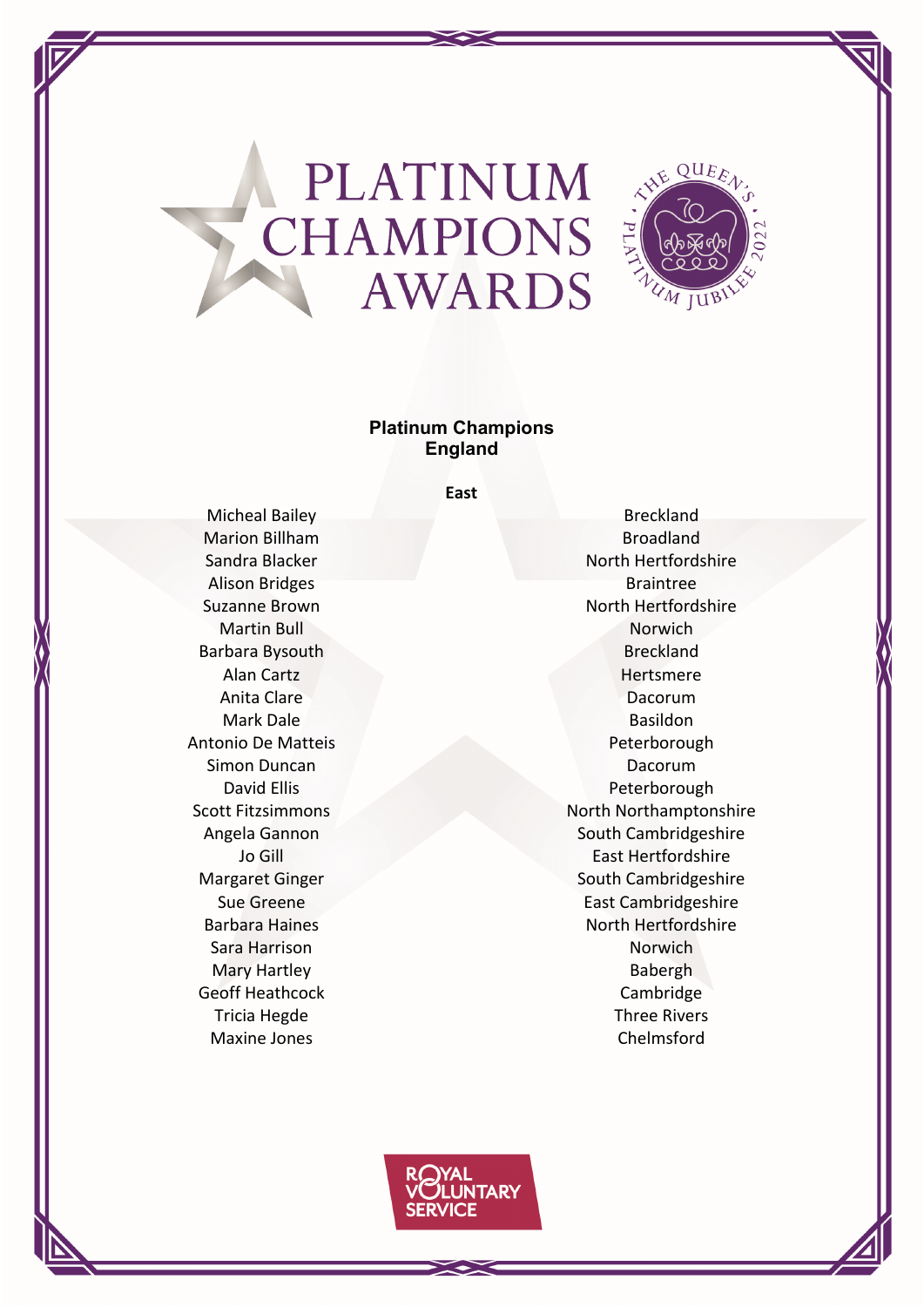

### **East (continued)**

Sanjeev Kumar Luton Luton Campus Ranjeev Kumar Luton Luton Luton Luton Luton Luton Luton Luton Luton Luton Luton **Lorie Lain-Rogers** North Norfolk Kay Lewis **Example 2018** National According to the Dacorum Tahir Mehmood Luton Kimberley Millar **Hertsmere** Oliver Needham Breckland Irene Purse **Dacorum** Simone Roberts **Welwyn Hatfield** Rosie & John Sandall **Peterborough** Ruth Southgate **Broadland** Lora Steggles Norwich **Sue Sutton Braintree** Tina Townsend Braintree Tony Walters North Norfolk Helen Winney Dacorum

Graham Sutton North Hertfordshire Allan Webb Southend-on-Sea

### **East Midlands**

Padraig Bannon **High Peak** 

Martin Alvey **Nottingham** Jason Bains **Hinckley** and Bosworth Barrie Church South Kesteven Marion Cotterill **East Lindsey** Patricia Crane **Hinckley & Bosworth** Sarah Fishburn **Vale of White Horse** Patricia Gallagher South Kesteven

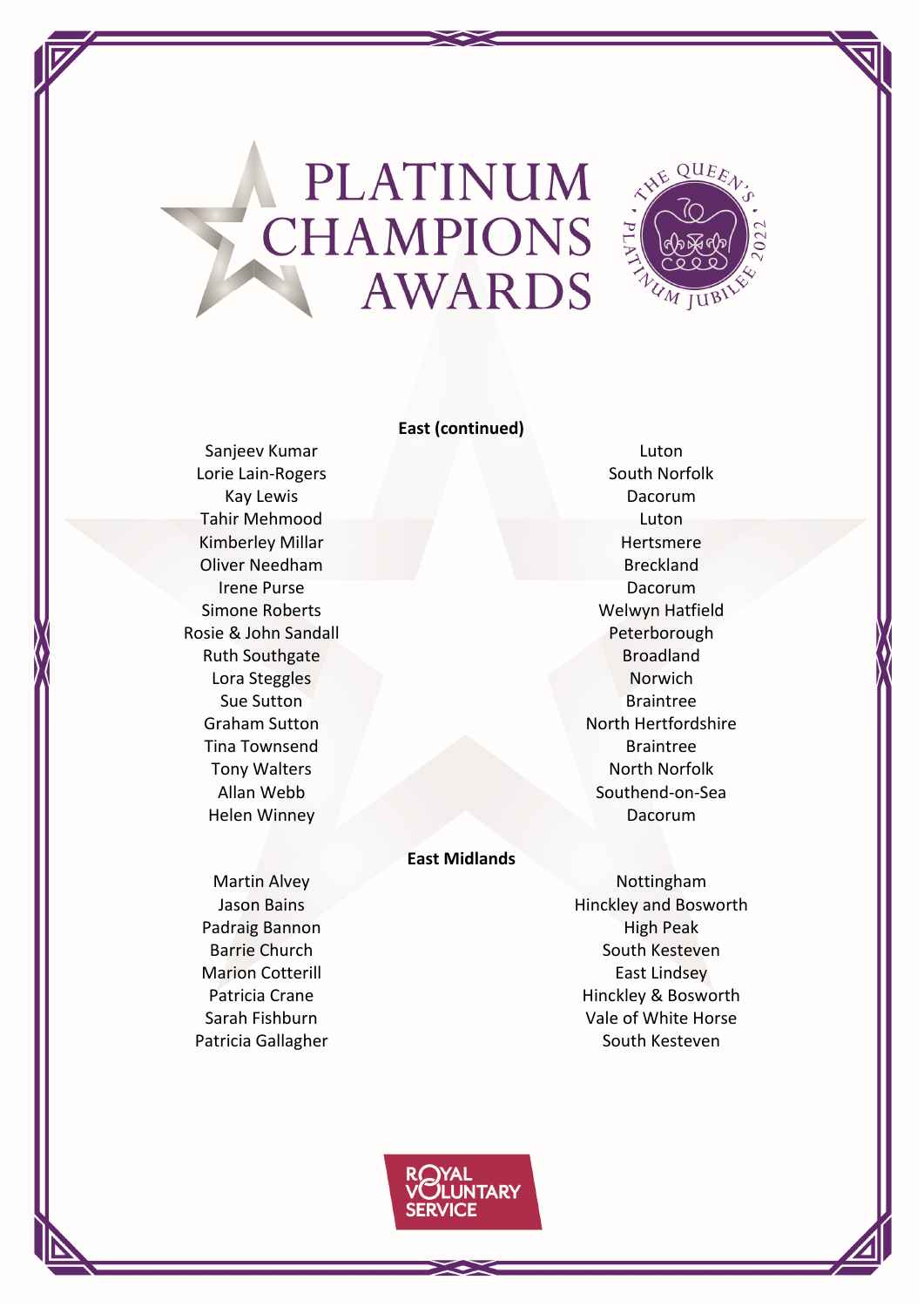

#### **East Midlands (continued)**

Gareth Mitchell Derby Derby Kathleen Smith Bolsover Michelle Taurins Sheffield Stephen Walker Gedling Elizabeth Wood Derby

Raj Gill‐Harrison Leicester Helen Hayward West Northamptonshire Kate Inchley North Northamptonshire Elizabeth Jarvis **Hinckley & Bosworth** Philip Jessop Newark and Sherwood Bob Lilley Charnwood Angela Madden North East Derbyshire Teresa McCarthy-Dixon West Northamptonshire Julia Mwatela **Nottingham** Richard Nevin North West Leicestershire Jagruti Patel Northamptonshire Naomi Pilkington Castle Point Joseph Plumb Huntingdonshire Lynnette Pryke East Lindsey Lesley Sergent Harborough Helen Sharpe North Northamptonshire **Colin Williams East Staffordshire** Anne Wilsion **Bassetlaw** Lisa Wright Newark and Sherwood

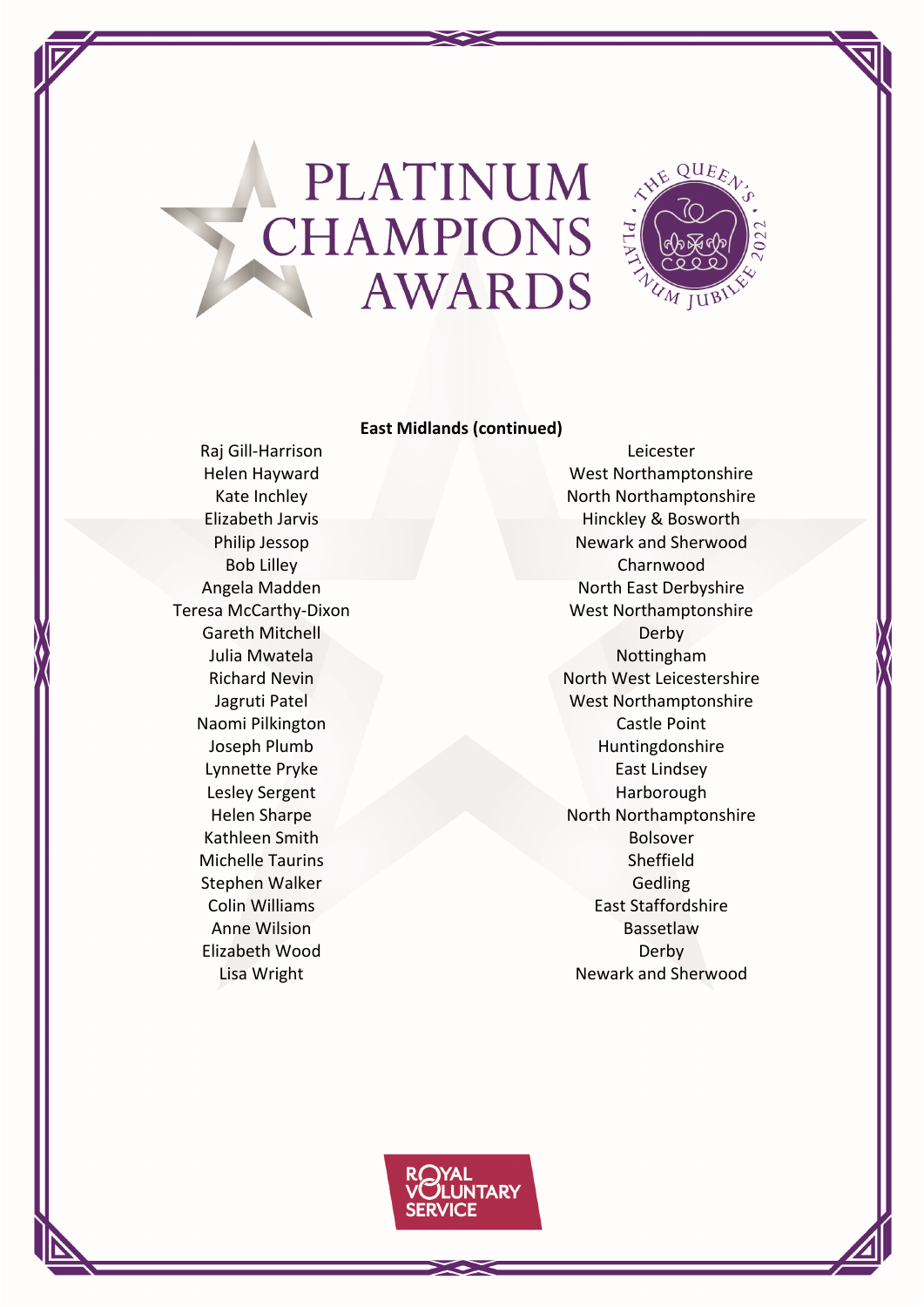

#### **London**

Hiwot Amare **Harrow** Harrow John Aylward Camden Nilesh Badiani Brent Brent Brent Brent Ola Bankole Waltham Forest Steve Barnabis Waltham Forest Margaret Brearley **Bromley** Bromley Olive Campbell **Westminster** Westminster Tony Cavanagh Wandsworth Dabirul Islam Choudhury **Tower Hamlets** Adam Drozd Hertsmere Edward Egan Brent Brent Brent Brent Brent Brent Brent Brent Brent Brent Brent Brent Brent Brent Brent Brent Brent Brent Brent Brent Brent Brent Brent Brent Brent Brent Brent Brent Brent Brent Brent Brent Brent Brent Brent Emma Fenton Westminster Vikki George Guildford Pamela Glasgow Baxter Westminster Marilyn Gould Waltham Forest **Sue Green** Ealing Pam Harris Wandsworth Alice Hendy Camden Neva Hughes **Westminster** Harriet Hunt Westminster Hussein Hussein Lambeth David Hutcheson **Lewisham** Lucy Isaiah Greenwich Safia Jama Tower Hamlets Elina Kalnina Westminster Catherine Kelly **Catherine Kelly Lewisham** 

Hagir Ahmed Islington

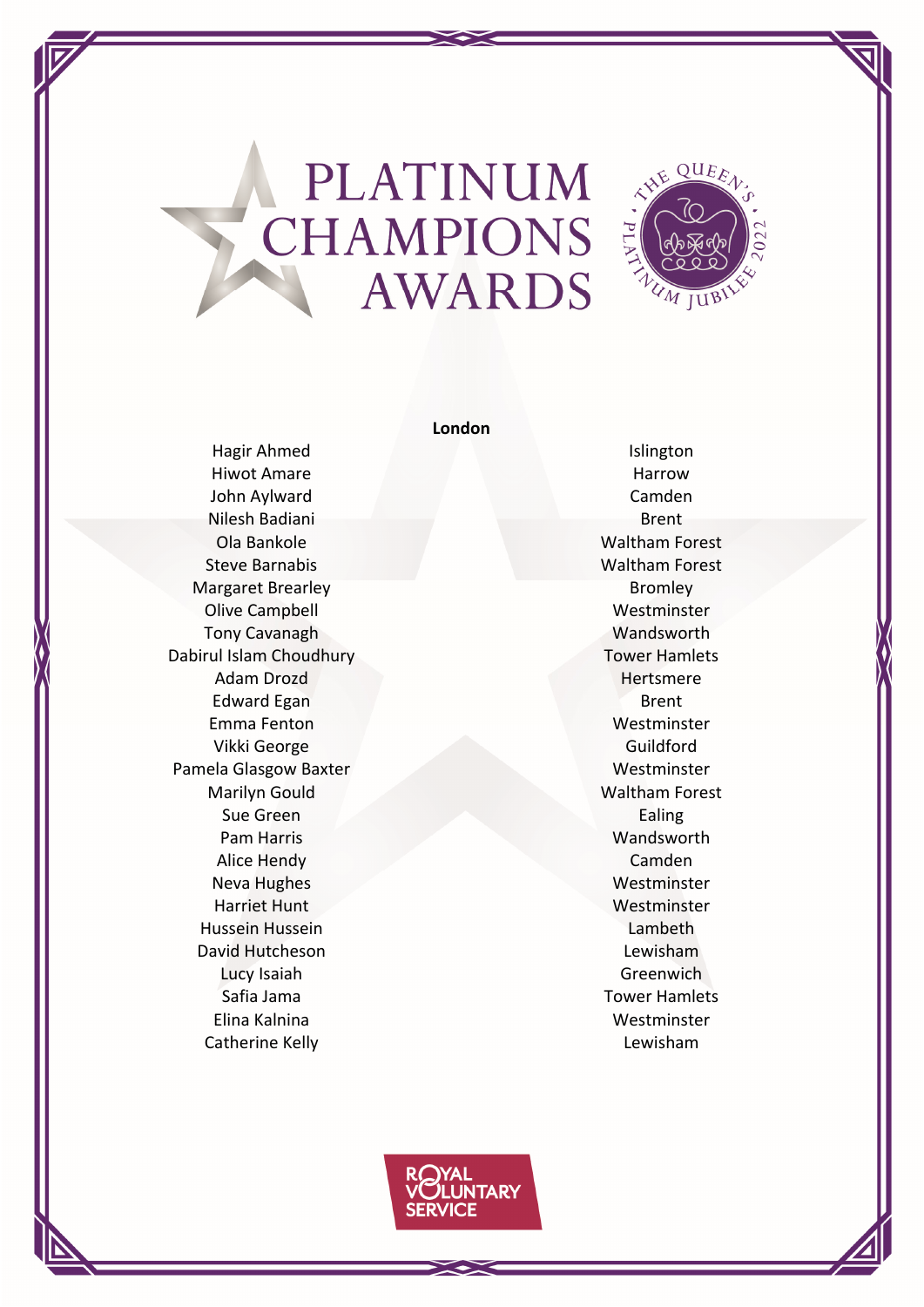

### **London (continued)**

Maria Linforth-Hall Southwark Southwark Sara Linskell London Malka Meisels **Hackney** Rosalind Monnickendam **Harrow** Harrow Kevin Munday **Barnet** Judith Neptial **Havering** Margaret Oley **Harlow** Harlow Wendy Pater **Harrow** Harrow Mark Phillips Hillingdon Neha Rajesh **Ealing** John Reed Havering Shahnaz Rizwan Waltham Forest Lesley Ryder-Davies Enfield Sophie Sainty **Hounslow** Levi Schapiro **Hackney** Shilpa Shah **Redbridge** Esther Sterngold Hackney Dani Stephenson **Islington** Mamatha Sumah Wandsworth Bushra Tahir **Redbridge** Fatta Thapa Greenwich

Christine Lindsay Sutton Erim Metto JP Waltham Forest Emily Middlebrough **Kensington & Chelsea** Valerie Munro **Nichmond upon Thames** Ann Offer Waltham Forest Gail Penfold Waltham Forest

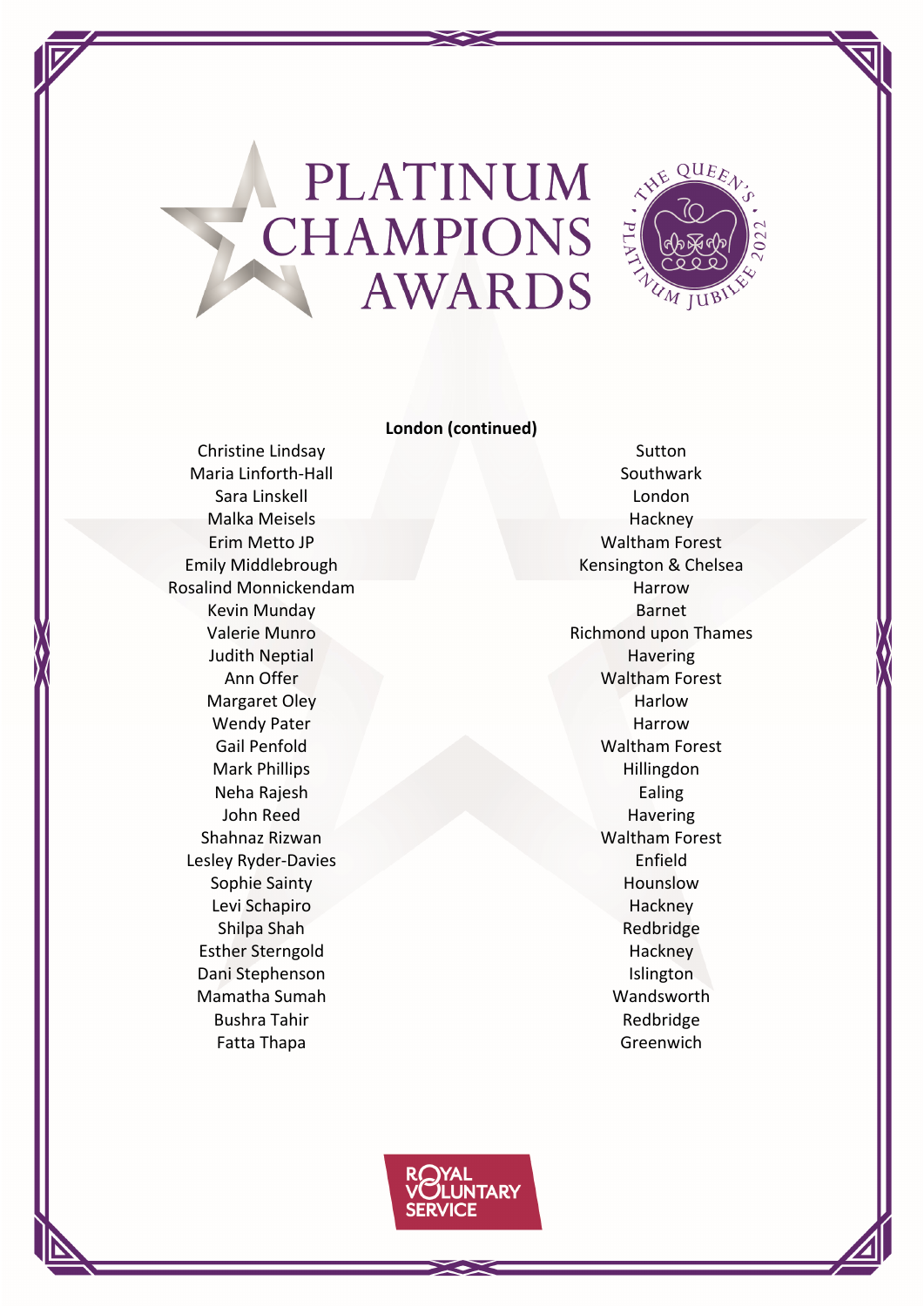

### **London (continued)**

**North East & Cumbria**

Amar Singh Virdee Newham Lorraine Walsh Tower Hamlets Steve Whitmore Southwark Barbara Williamson **Merton** Merton

Christopher Bartlett Northumberland Cristina Bowman **Eden** Luke Brown Eden Debby Fruediger Gateshead Lynn Kearney **Hartlepool** Sarah Mimran Gateshead Ian Newton Eden Grahame Pinches **Copeland** 

# Mary Tuohy **Ealing**

**Jim Amos** South Tyneside David Burgess North Tyneside Brian Burnie Newcastle upon Tyne Arthur Campbell South Tyneside Elizabeth Dicken Northumberland Maureen Harrison Northumberland Carol Horlock County Durham Liz Hume Northumberland Dawn Jobey North Tyneside Lynn McManus **North Tyneside** Gillian Parkinson **North Tyneside** Richard Smith Newcastle upon Tyne

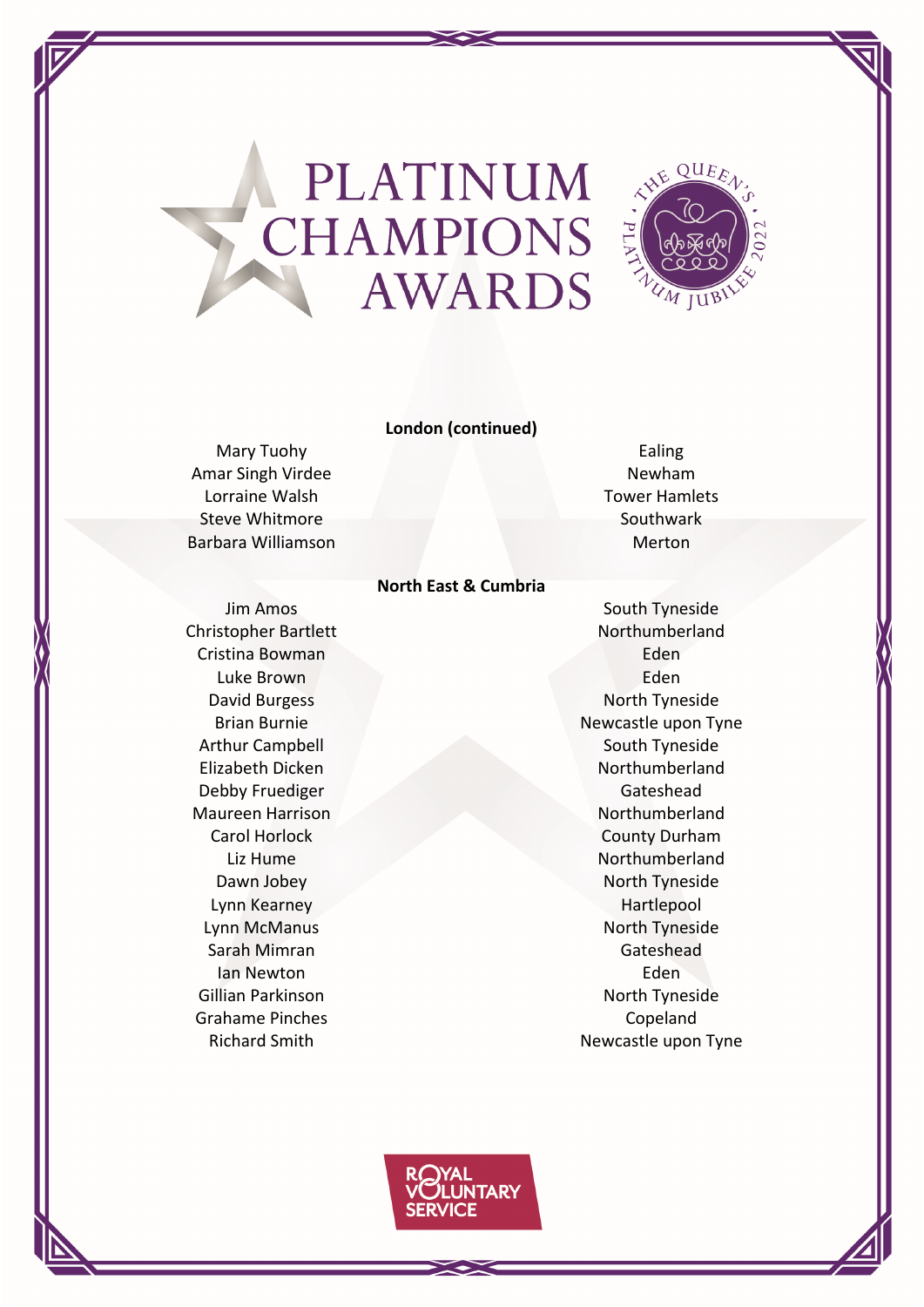

### **North East & Cumbria (continued)**

Theodore Weston **Eden** Eden

Wendy Taylor County Durham Janet Walton Northumberland Kate Welch **County Durham** Linda Woodcock Newcastle upon Tyne

### **North West**

Jonathan Allerton **Manchester** Manchester Jonathan Bamborough Blackpool Dov Benyaacov‐Kurtzman Bury Lynn Bibby Wigan Paul Brooks South Ribble Jimmy Campbell **Liverpool** Elaine Clare Preston Richard Clarke Wirral **Alison Coates News, Alison Coates West Lancashire** David Colledge Pendle Mark Dutton Salford Barbara Flinn Stockport Brad Gartland **Rochdale** Dave Gee Fylde Wendy Gibson Salford **Judith Glenn** Trafford Sister Anne Goodman **Preston** Joan Guenault Lancaster Barbara Heywood **Oldham** Steve Hill **Steve Hill Steve Hill** 

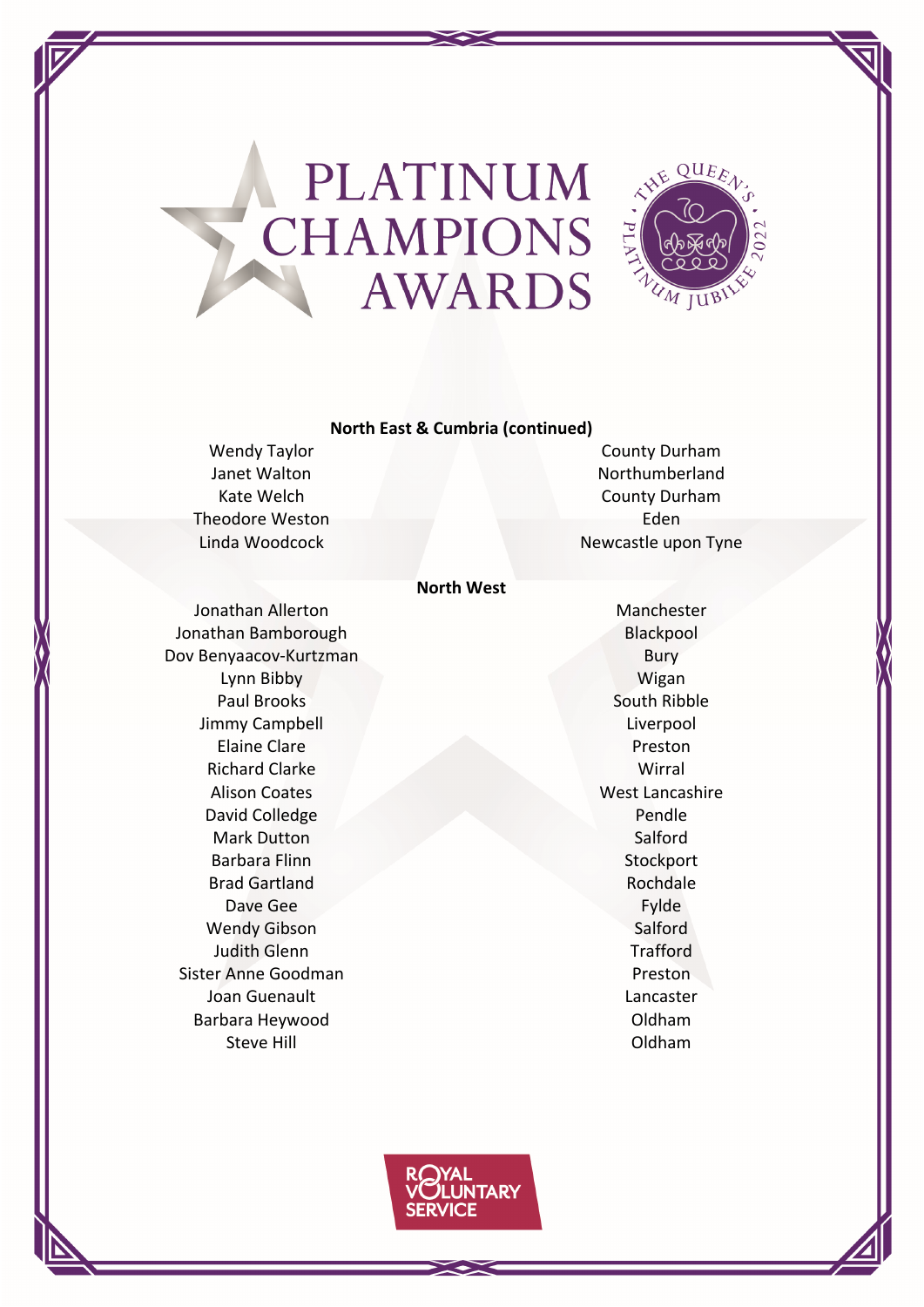

### **North West (continued)**

Eric Hunter Wigan Sarwar Ibrahim Tameside Paul Khan Liverpool Anne‐Marie Kinder Tameside Bernadette Langfield Sefton David and Valerie Langton Stockport Muhammad Latif Oldham Montgomery Lord South Ribble Desmond Lund Wyre Glenys Marriott **South Lakeland** Hayley Martin Cheshire East Marjorie Maskrey Wirral Marie McCourt Liverpool John McKellar Cheshire East **Cath Miller Preston** Justine Nakimuli Knowsley Lisa Naylor Wigan Tunde Olasupo **Bolton** Ehinor Otaigbe-Amedu Bolton Paul Pain November 2014 1997 South Ribble Anthony Peake Cheshire East Sandra Perkins Wyre Lillian Punchaby **Bolton** Rona Rommel **Trafford** Michael Ryan South Lakeland

Mark Hobin St. Helens Catherine Lawton Catherine Lawton Cheshire West & Chester

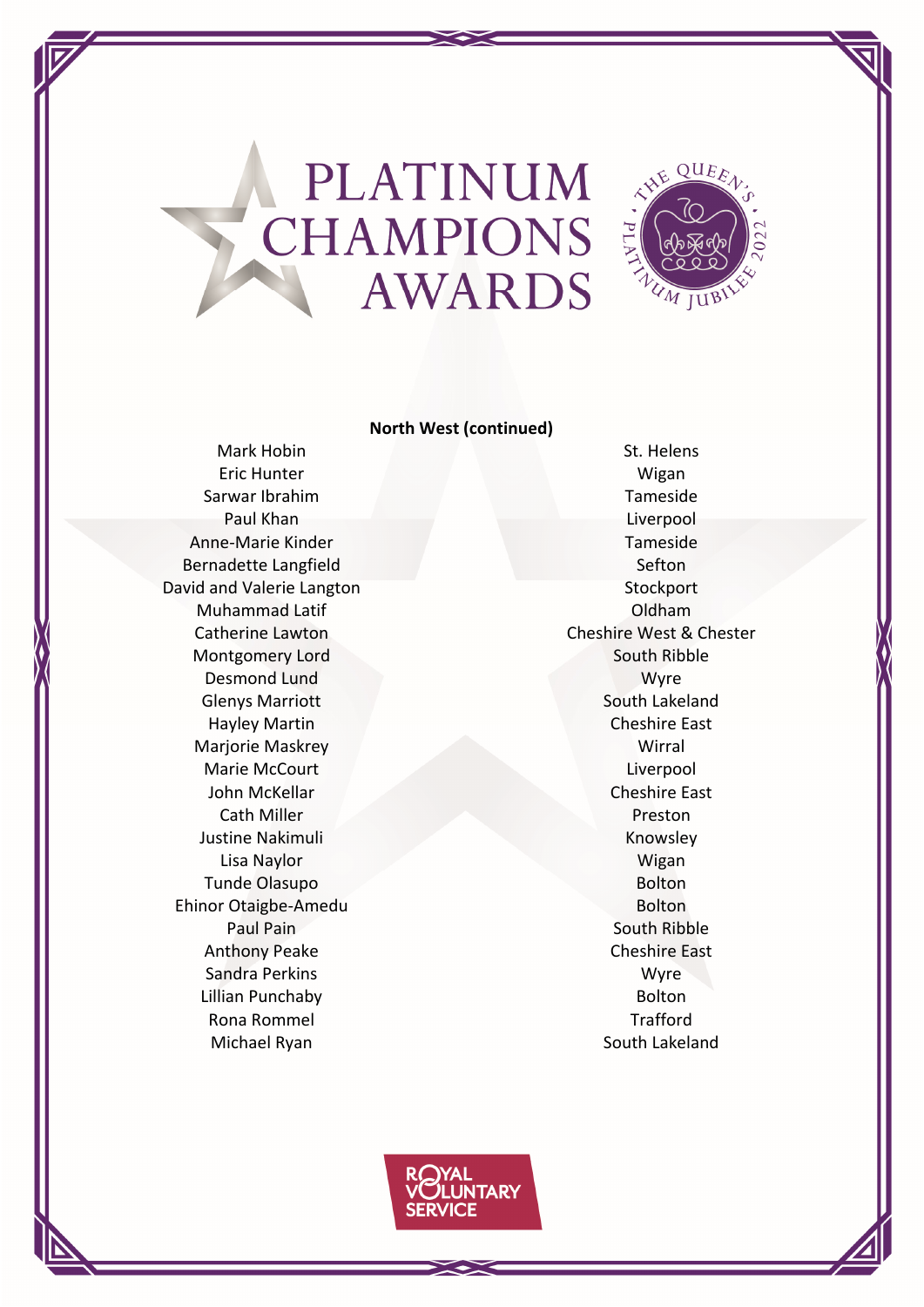

### **North West (continued)**

Rosemary Schofield **Cheshire East** Kevin Smith Wigan Dr Maurice Donald Ward Wigan Robert Wilkinson Sefton

### **South East**

Janel Allman Bromley Maxine Assanah-Stewart Hastings Richard Balkwill Buckinghamshire Jane Bingham Wokingham Lorna Bland Epsom & Ewell Enid Boyce West Berkshire Kimberley Brewin Runnymede Paul Burrows-Gibson Eastleigh Helen Burton Eastbourne **Karla Cairns** Basildon Christine Callaghan Wokingham Desmond Calnan Mole Valley Tracy Charlick Medway Penny Sophia Christofi Sevenoaks Shirley Cochrane Colchester Alan Cooke **Brighton & Hove** Brighton & Hove Diana Cooke **Rother** Rother Martyn Cooper **Reading** Reading Katie Curran Oxford Trevor Cutler **Lewes** 

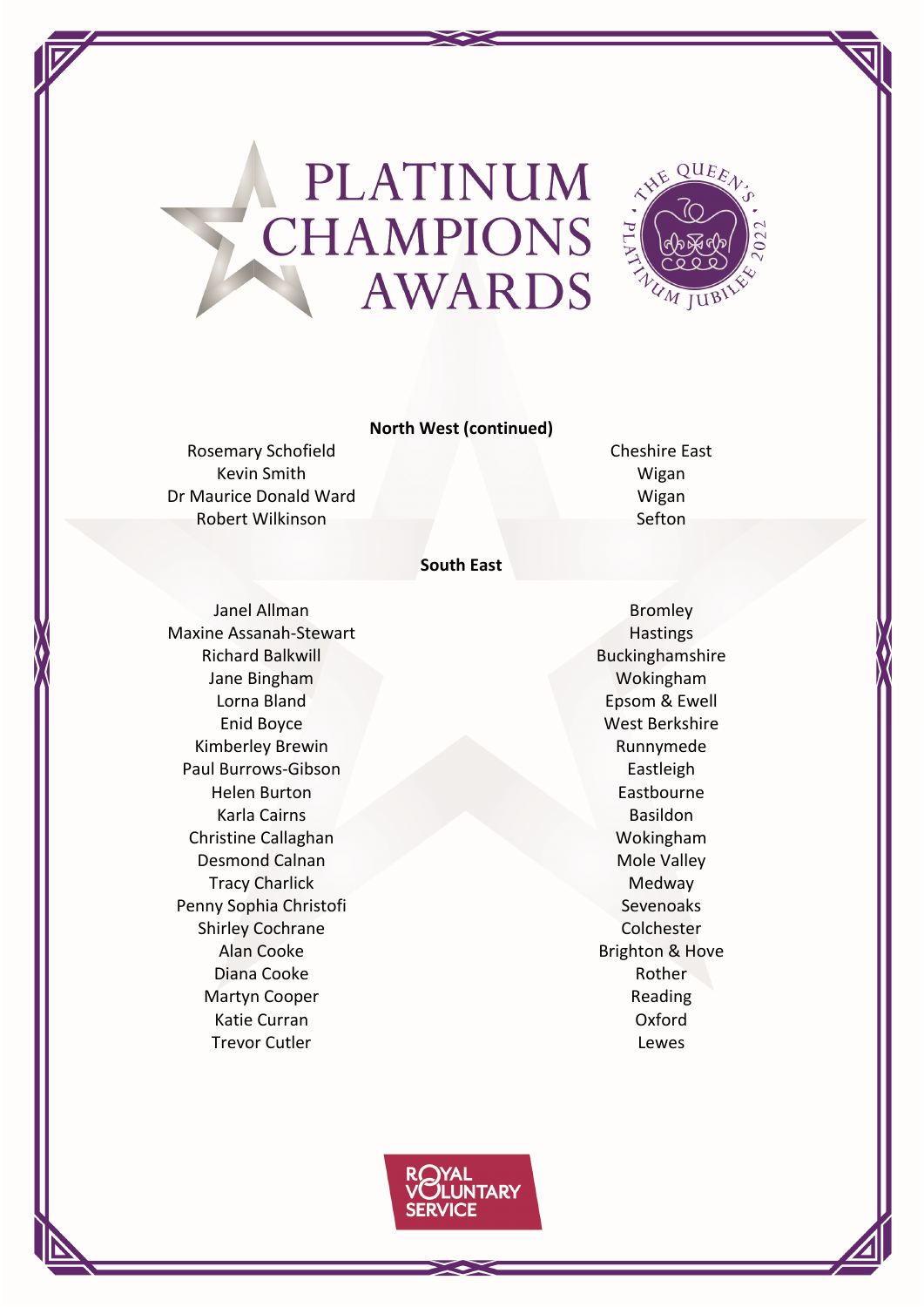

### **South East (continued)**

Wendy Davis **Test Valley** Michael Dawson **Hart** Hart Malcolm Dent Gosport Shamila Dhana **Portsmouth** Andy Dinsdale Rother Michelle Dix Cherwell Linda Docherty **Havant** Malcolm Farrant Dover Beryl Funnell **Canterbury Elspeth Giddens Isle of Wight** Jane Green Horsham Horsham Peter George Hammond Brighton & Hove Trudy Hampton **Rother** Rother Laura Harrison **Elmbridge** Deborah Hatfield **Eastbourne** Ruth Heyes **Hastings** Ralph Homer **Eastbourne** 

Patricia Daley St Albans Natasha Day **Buckinghamshire** Dick Evans Milton Keynes Sarah France Windsor & Maidenhead Avis Gallager West Northamptonshire David Goddard Southend‐on‐Sea Gioconda Gomez South Cambridgeshire David Gregory Nest Berkshire Gwen Higgs West Oxfordshire

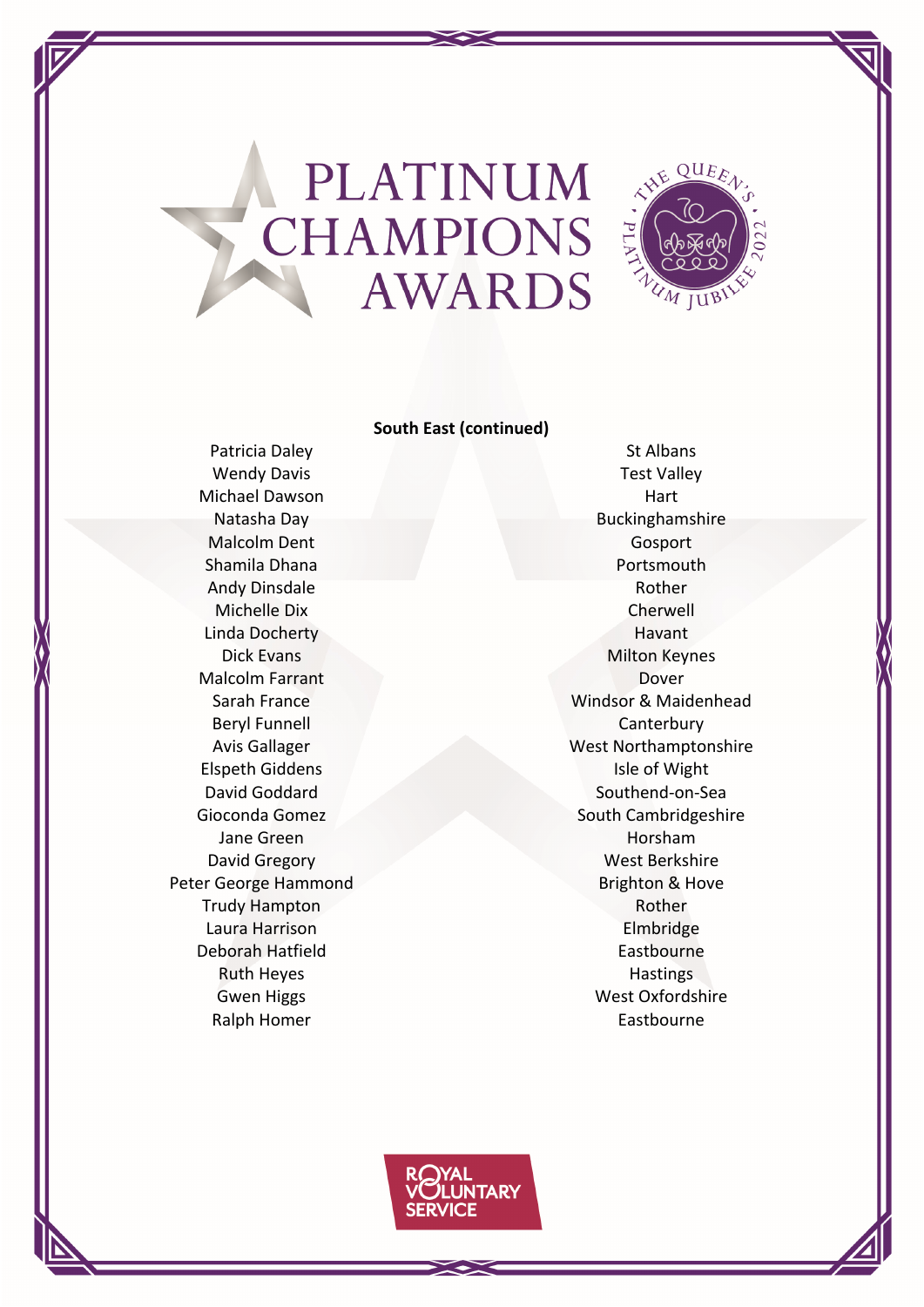

### **South East (continued)**

Courtney Hughes, BEM BCAV South Oxfordshire Graham Hutchison **Dover** Sheila Julius **Sheila Julius** Sevenoaks Patrick Kadewere **Huntingdonshire** Stewart Kitching Swale Debbie Lewis Milton Keynes Linda Little West Oxfordshire Elizabeth Lyness Tendring Margaret Lyons Stevenage Chrissie May Chichester Lord Brett McLean **Hastings** Hastings Andrew Morgan Adur Mike Nicholson Southend‐on‐Sea Lianne Pegg Rushmoor Robert Graham Piper **Horsham** Horsham **Ken Ross** East Hampshire Rachael Ross, MBE East Hampshire Lynda Rowland Chichester Roberto Salvati **Dartford** Elly Sapwell **Milton Keynes** Peter Scoins West Berkshire Jan Sheward **Arun** Sylvia Simmonds West Berkshire Adele Slivey New Surrey Heath Jim Smith Cherwell Tony Smith **Havant** 

Judy Lip Brighton and Hove

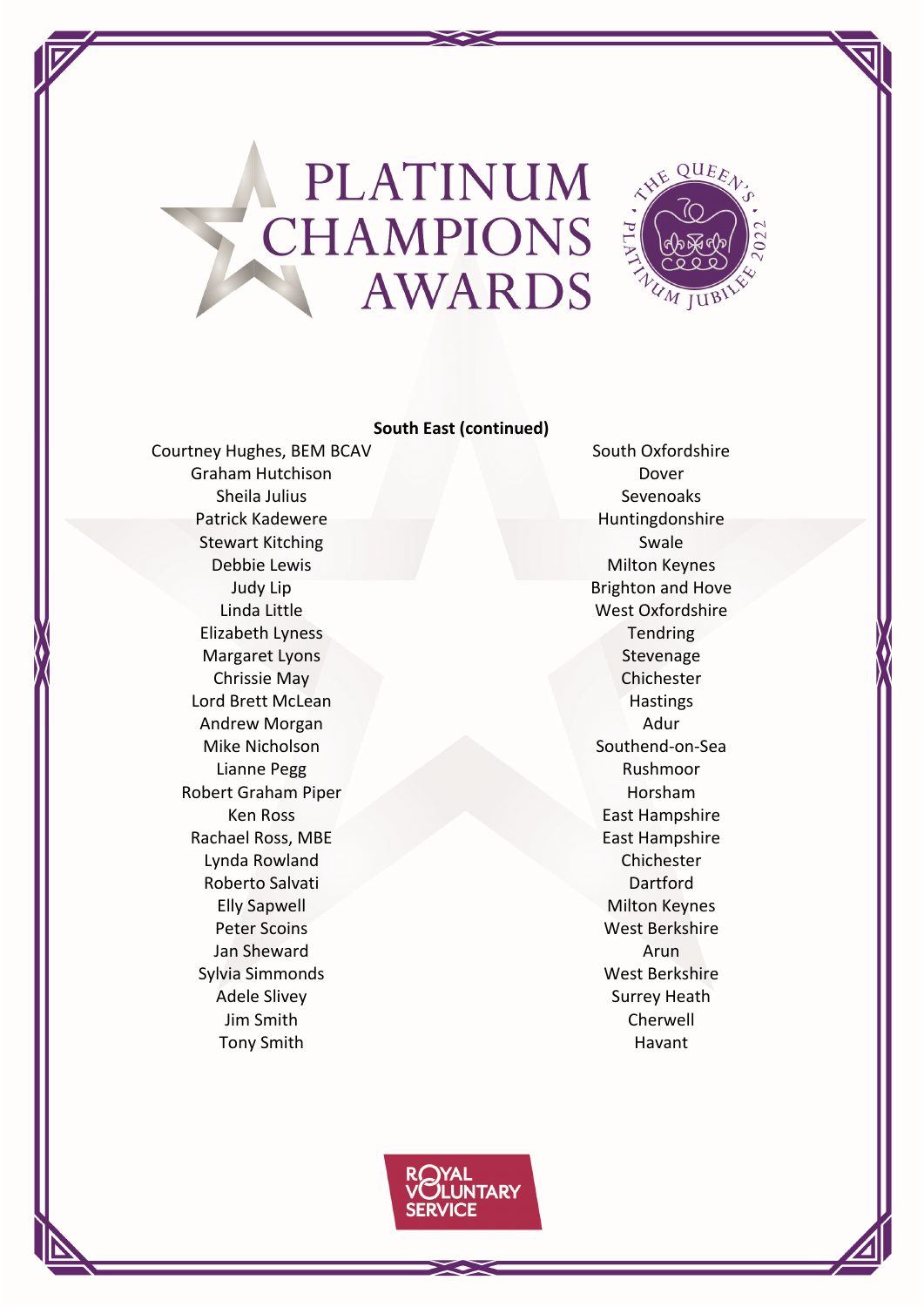

### **South East (continued)**

Darren Smith Mid Sussex Richard Digby Stephenson **Horsham Jessica Summers** New Forest Julie Taylor Maldon Pauline Taylor **Tunbridge Wells** Susan Taylor-Hill Lewes Luke Tester Northing Shirley Tomlinson Thanet Keryl Vincent Mole Valley Sue Waddle **Havant** Dominic Warren Hastings Helen Watts Thurrock John Weaver-Lovell Wokingham Rex Whittaker Mid Sussex Stephen Wyles **Lewes** Lisa Young **Rother** Rother

Polly Taylor **Tunbridge Wells** Sandra Webb Buckinghamshire Monica Wyatt **Windsor and Maidenhead** 

#### **South West**

Alice Boyd **Wiltshire** Patricia Brady **Torridge** Angie Clarke Sedgemoor Wayne Cockram and Stroud Richard Cripwell **Dorset** 

Steve Ashby **Bristol**, City of

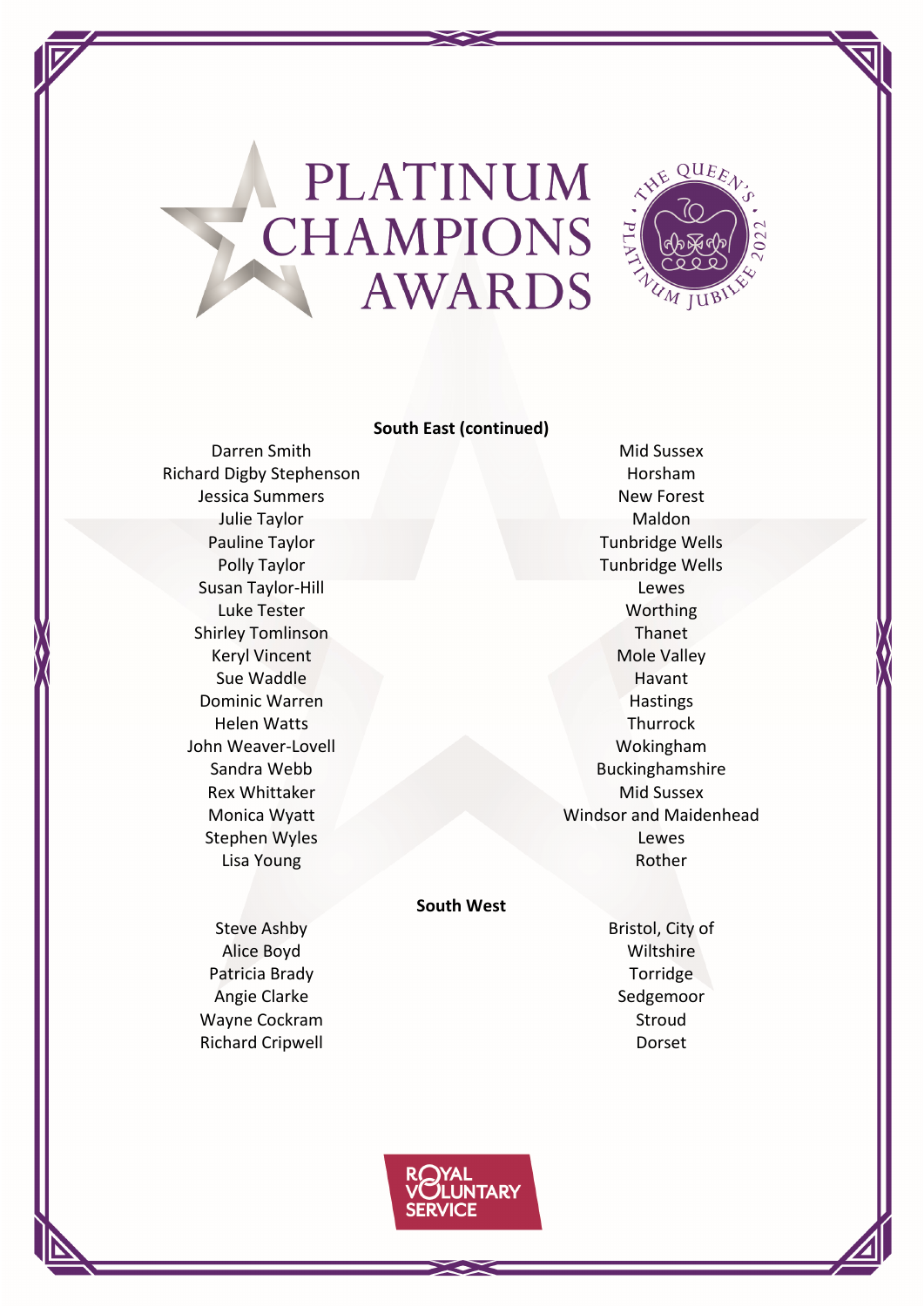

#### **South West (continued)**

Norman McNamara Torbay

Beatrice Dyer Cornwall Rosie Edwards **Bournemouth Christchurch & Poole** Hilary Emery North Somerset Christopher Essex Bath and North East Somerset David Feindouno **Plymouth** Tom Foley **Bristol**, City of Rowann Ford **Cornwall** Pamela Fox **Bath and North East Somerset** Adrian Frost **Plymouth** Kathy Harding Gloucester Harriet Hawkins North Devon Kelly Hayman Bruce Teignbridge Liz Hodge **East Devon** Ronnie Hoo Test Valley Jill Hutchinson Cornwall Rabiah Jackson Dorset Emma Jenkins North Devon Clive Jones Hart Craig Maclellan Exeter Robert Morgan South Gloucestershire Ben Nixon **Plymouth** Rachel Offerdal Torbay Sam Oliphant **Bath and North East Somerset** Eileen Pearce **Provident Community** Plymouth Sean Price Wiltshire Neil Pullinger **Dorset** 

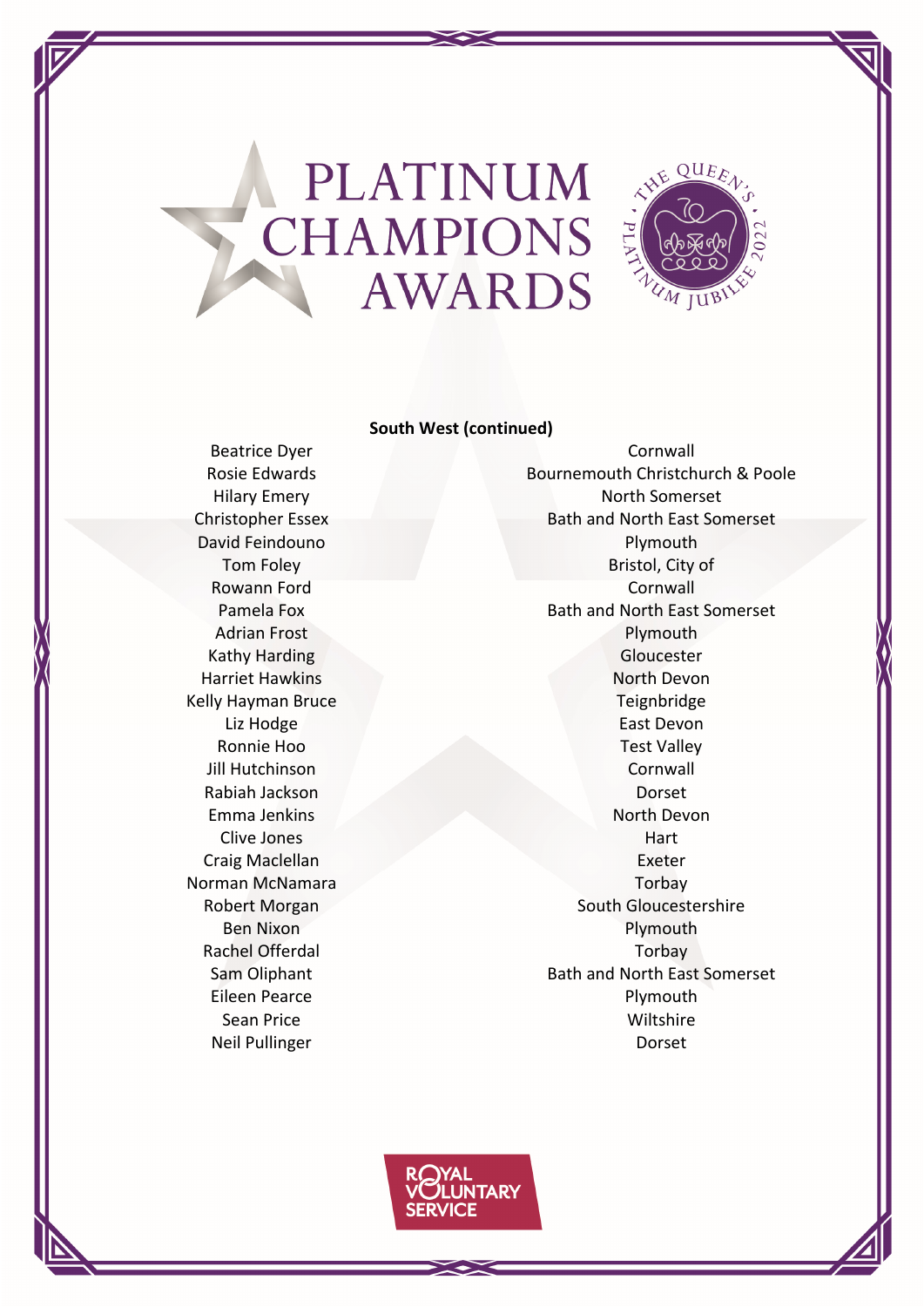

### **South West (continued)**

Shiv Sama Shiv Sama South Gloucestershire Derek Sherrington **Bournemouth Christchurch and Poole** Kay Short **East Devon** Anne Skinner Mendip Keith Sykes Cotswold Martin Thomson **Plymouth** Margaret Watts **Cornwall** Jane Webber **Mid Devon** Mid Devon Charlotte Willcocks **Cornwall** Abby Williams **Plymouth** Carl Williams **Plymouth** Robert Winkworth **Bath and North East Somerset** David Wood Bournemouth Christchurch & Poole

### **West Midlands**

Lesley Aldred Cannock Chase Gaenor Banks Wolverhampton Barbara Barnacle Stratford-on-Avon Bally Barquer Sandwell Sandwell Stuart Bratt **Dudley Dudley** Angela Burns Lichfield Tina Clements **Tamworth** Verity Cox Wolverhampton Jenny Davies **Shropshire** Shropshire Kevin Dillon Dudley News Dudley Joyce Doherty Stratford-on-Avon Chris Durham Newcastle-under-Lyme

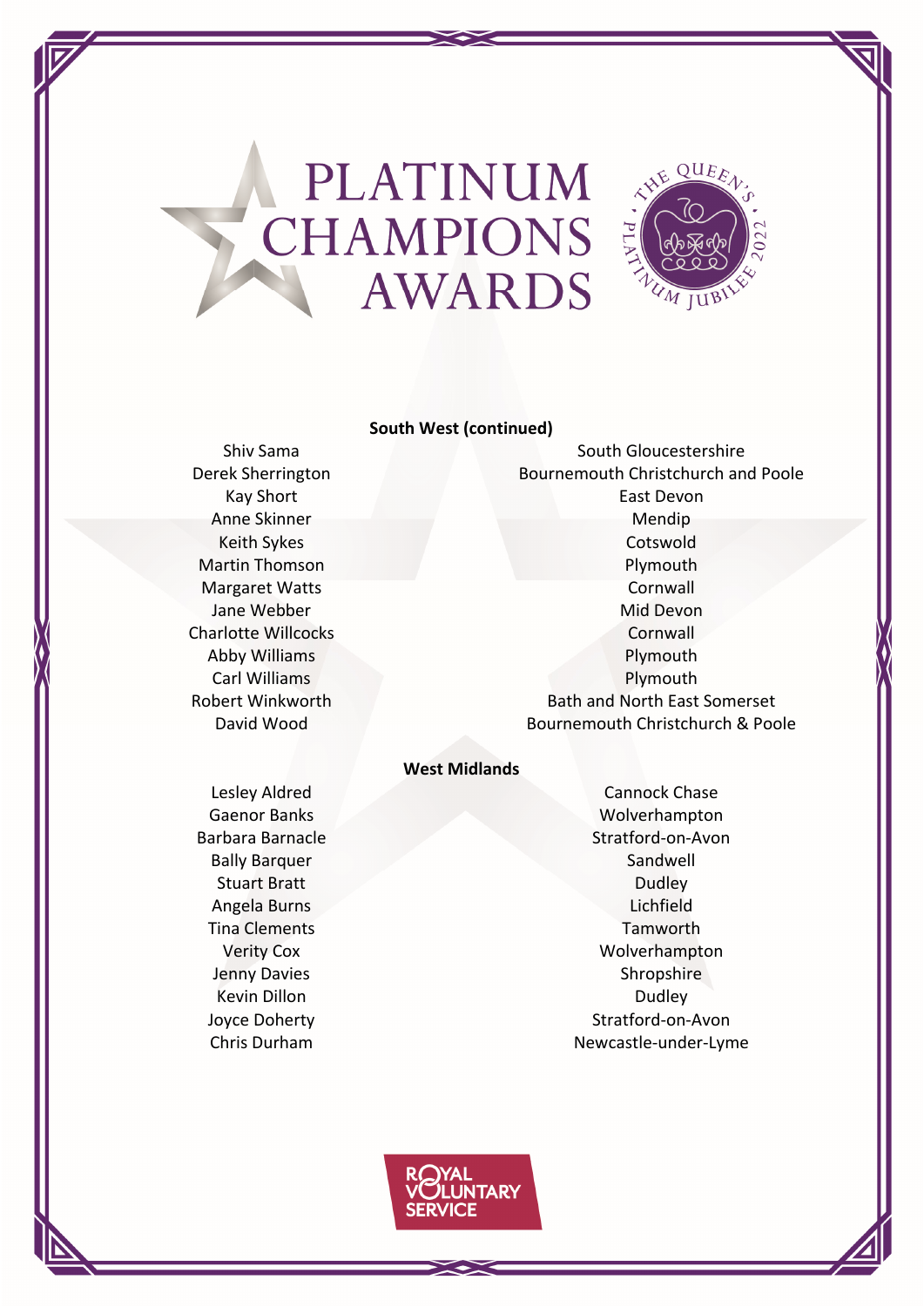

### **West Midlands (continued)**

Jo and John Garvey **Birmingham** Nicola Johnson Sandwell Christine Jones **Stafford** Surender Kaur Sandwell Surender Kaur Sandwell Sandwell Sandwell Sandwell Sandwell Carol Lyndon, MBE Birmingham Tracey McAtamney November 2012 1999 Solihull Hitesh Mehta Coventry Rosemary Padmore Bromsgrove Prudence Porretta Coventry Shaz Saleem Dudley **Sue Sampson Coventry** Paula - Paulette Suban Birmingham Hannah Walton **Bromsgrove** Eunice Williams **Wychavon** Tomasz Wisniewski Worcester Carole Zanbonini Stratford-on-Avon

Richard Flatley **Birmingham** Marian Flint Wolverhampton Katie Fowler **Herefordshire** Herefordshire Maureen Hall **Cannock Chase** Geoff Harriman Newcastle-under-Lyme Paul Little **Birmingham** Marie Mills Stoke-on-Trent Linda Parton Staffordshire Moorlands

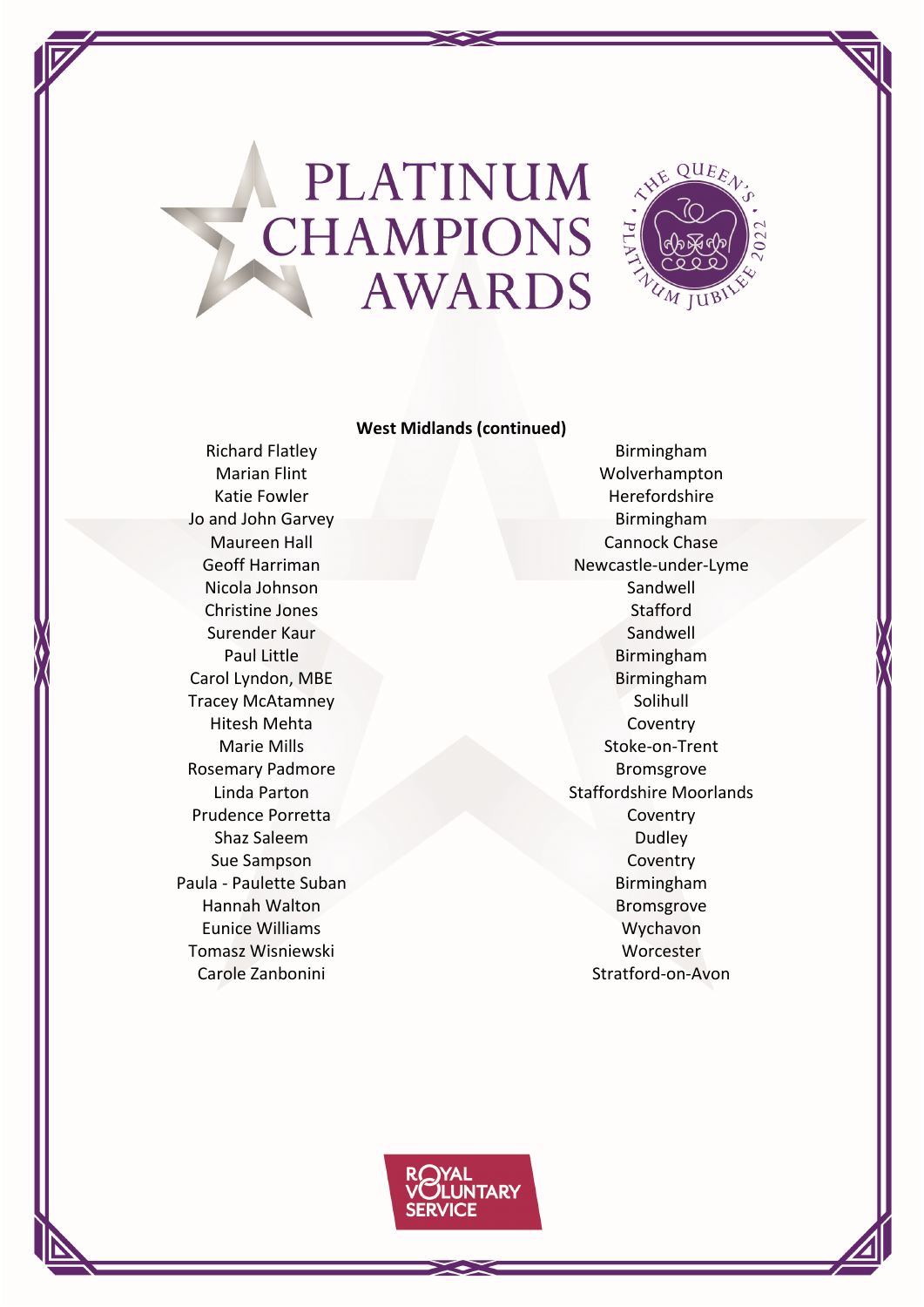

#### **Yorkshire & the Humber**

Michael Ball **Leeds Julie Brown Barnsley** Lynn Bullock Bradford Ruth Cain Wakefield Gillian Caine **Kirklees** Joanne Chadwick **Leeds** Anne Chidambara Kirklees Helen Cousin **Bassetlaw** Beth Deakin Barnsley **Jane Dowson** Leeds Ruth Edwards **Kirklees** Roger Everitt Scarborough Tim Evers Kirklees **Janice Furlong Leeds** Leeds June Gill Wakefield **Rosalind Gratton** Leeds **Terrance Hallsworth Leeds** June Harvey Calderdale Graham Hey **Strategies** Leeds Brian Hill Ryedale Paul Hilton **Barnsley** Sahira Irshad Sheffield

Jan Archbold Wakefield Jennifer Hodge **East Riding of Yorkshire** Helen Kirk North Lincolnshire Hawa Maniyar **Kirklees**